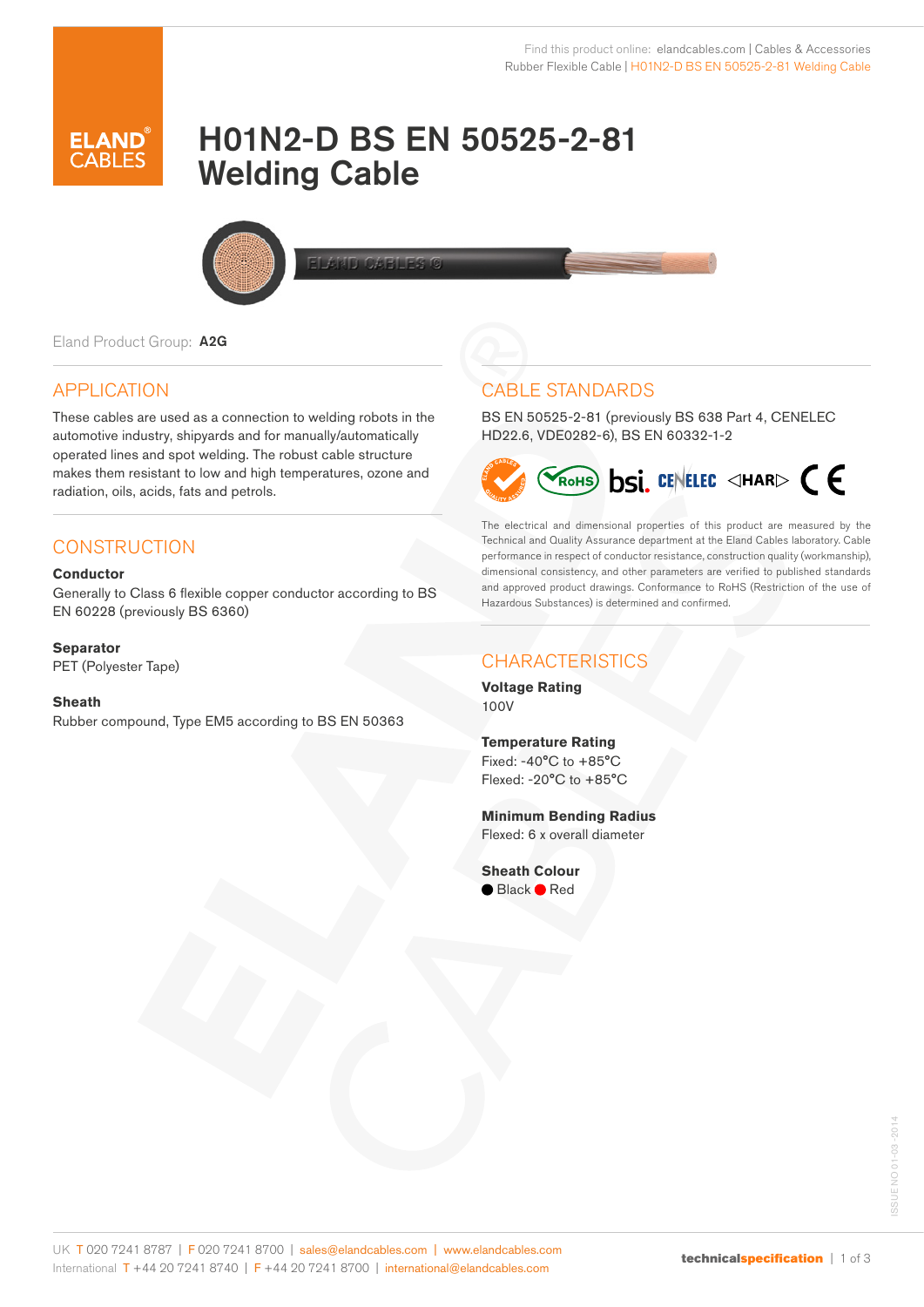### DIMENSIONS

| ELAND PART NO. | NO. OF<br><b>CORES</b> | NOMINAL CROSS<br><b>SECTIONAL AREA</b><br>mm <sup>2</sup> | NOMINAL THICKNESS OF<br><b>INSULATION</b><br>mm | <b>NOMINAL OVERALL</b><br><b>DIAMETER</b><br>mm | NOMINAL WEIGHT<br>kg/km |
|----------------|------------------------|-----------------------------------------------------------|-------------------------------------------------|-------------------------------------------------|-------------------------|
| A2G010*        |                        | 10                                                        | $\mathbf{2}$                                    | 9                                               | 146                     |
| A2G016*        |                        | 16                                                        | $\mathfrak{D}$                                  | 10                                              | 204                     |
| A2G025*        |                        | 25                                                        | $\mathfrak{D}$                                  | 11.5                                            | 290                     |
| A2G035*        |                        | 35                                                        | $\overline{2}$                                  | 12.5                                            | 384                     |
| A2G050*        |                        | 50                                                        | 2.2                                             | 14.5                                            | 535                     |
| A2G070*        |                        | 70                                                        | 2.4                                             | 16.5                                            | 716                     |
| A2G095*        |                        | 95                                                        | 2.6                                             | 18.5                                            | 943                     |
| A2G120*        |                        | 120                                                       | 2.8                                             | 20.5                                            | 1235                    |
| A2G150*        |                        | 150                                                       | 3                                               | 23                                              | 1556                    |

\*Eland Part No. shown above designate the sheath colour (\*). For each colour substitute \* for a colour code as listed below. e.g. A2G010E = 10mm2 Black

#### Colour Codes

| COLOUR | <b>Black</b> | Red       |
|--------|--------------|-----------|
| CODE   |              | <b>RD</b> |

#### **CONDUCTORS**

Flexible Copper Conductors for Single Core Cables

| NOMINAL CROSS SECTIONAL AREA<br>mm <sup>2</sup> | MAXIMUM DIAMETER OF WIRES IN<br>CONDUCTOR | MAXIMUM RESISTANCE OF CONDUCTOR<br>AT $20^{\circ}$ C |  |  |
|-------------------------------------------------|-------------------------------------------|------------------------------------------------------|--|--|
|                                                 | mm                                        | <b>Plain Wires</b><br>ohms/km                        |  |  |
| 10                                              | 0.21                                      | 1.91                                                 |  |  |
| 16                                              | 0.21                                      | 1.21                                                 |  |  |
| 25                                              | 0.21                                      | 0.78                                                 |  |  |
| 35                                              | 0.21                                      | 0.554                                                |  |  |
| 50                                              | 0.21                                      | 0.386                                                |  |  |
| 70                                              | 0.21                                      | 0.272                                                |  |  |
| 95                                              | 0.21                                      | 0.206                                                |  |  |
| 120                                             | 0.51                                      | 0.161                                                |  |  |
| 150                                             | 0.51                                      | 0.129                                                |  |  |